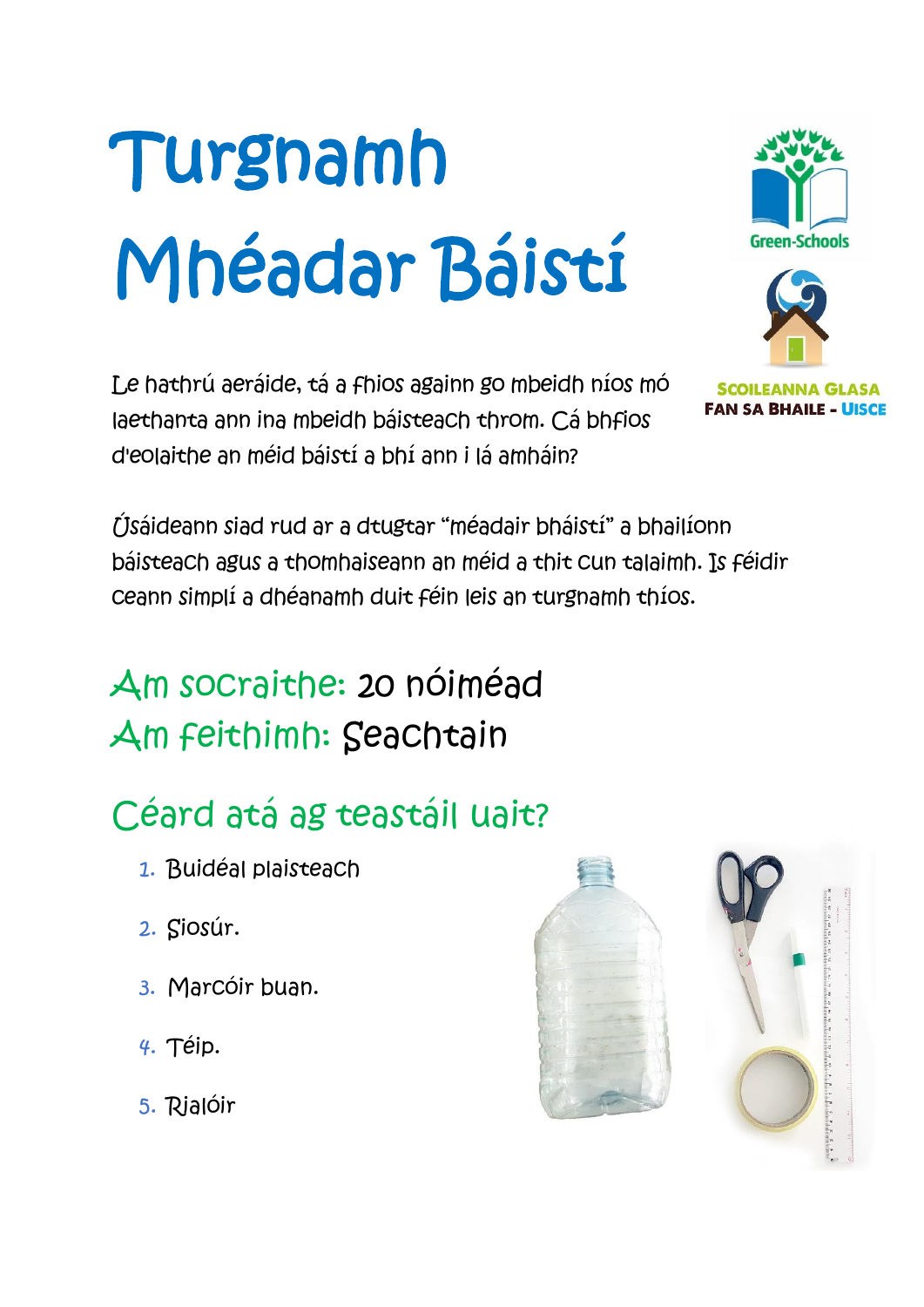## Céard atá le déanamh agat?

- 1. Iarr ar dhuine fásta an buidéal a ghearradh trian go neasach ón mbarr.
- 2. Marcáil línte ar an gcuid íochtarach le marcóir buan. Bain úsáid as rialóir agus marcáil líne gach cm aníos.



- 3. Cuir clocha beaga sa chuid íochtarach.
- 4. Cuir píosa uisce isteach ann suas go ceann de na línte íochtaracha.
- 5. Cas barr an bhuidéil timpeall agus cuir é sa chuid íochtarach chun gníomhú mar thonnadóir.
- 6. Téipeáil iad le chéile.
- 7. Cuir é taobh amuigh in áit atá ar scáth na gréine agus na gaoithe.
- 8. Glac tomhas gach lá go ceann seachtaine (nó roghnaigh seachtain eile má bhíonn an aimsir tirim).
- 9. Dealaigh tomhas an lae roimhe ó thomhas an lae reatha chun an méid báistí a thit ón lá roimhe a fháil amach.



10.Breac síos tomhais na seachtaine go léir agus faigh amach an lá ar a raibh an méid is mó báistí.